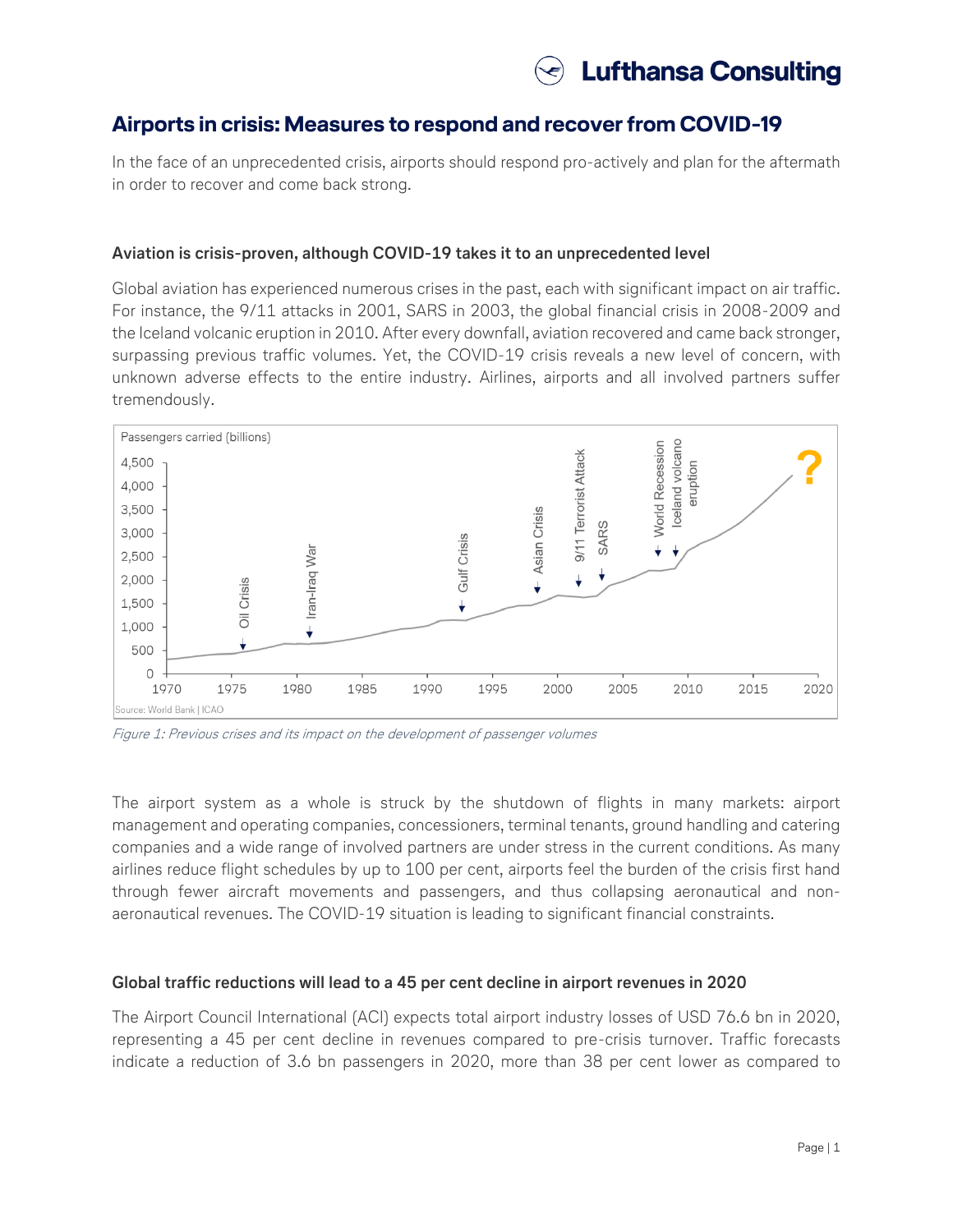

industry forecasts before the COVID-19 outbreak<sup>1</sup>. For example, worldwide air traffic decreased significantly during the last week of March year over year: departure frequencies in Europe dropped by nearly 75 per cent, in Africa, South America and Middle East by 52 to 56 per cent, and in North America by approximately 27 per cent<sup>2</sup>. Traffic reductions are likely to be higher in April and the coming months.

This situation leads to low utilization and severe cashflow issues at airports, necessitating immediate measures to reduce capital and operational costs as much as possible. The primary short-term response is the temporary closure of airport infrastructures in part or full. Frankfurt Airport has decided to close Terminal



Figure 2: Changes in departure frequencies across all markets in March 2020

2 from 7 April 2020 and concentrate all remaining flights in Terminal 1, while the northwest runway was closed end of March to be used for additional aircraft parking. Paris Orly Airport has been completely closed since 31 March, and the same applies to all South African airports between 27 March and 16 April. Emirates Airline resumed flights on 5 April solely from FlyDubai's Low Cost Terminal 2 at Dubai International Airport in order to save costs, instead of using the airline's prestigious hub Terminal 3. Other airports, including Stuttgart Airport in Germany, have decided to suspend operations for a while in favor of runway maintenance work during these times.

### **Six measures for airports to conquer the crisis**

These actions to reduce the use of airport infrastructure are a viable response to ease the immediate financial pressure. However, COVID-19 and its adverse effects demand a more comprehensive plan of action to respond during the current crisis and to ensure strong recovery once traffic picks up again. Six measures are essential for airports and ground handling companies to sustain their businesses.

First of all, deep **cost reduction** is necessary to get through this crunch. All companies involved in airport and ground operations face significant liquidity shortages and conventional revenue streams become unreliable. Relevant partners within the airport system that are needed to fulfil operational obligations are endangered and the industry might face an insolvency wave of these system partners. Therefore, airports need to cut costs immediately and significantly while searching for alternative sources of revenue, lest liquidity constraints arise before support becomes available. At the same time, talent is important, with industry experience and loyalty to the employer needing to be preserved for the aftermath.

Secondly, companies must file for **financial support**, requesting governmental assistance, and/or finding other investors for the business. This is essential for long term liquidity given the expectation

 $\overline{\phantom{a}}$ 

<sup>1</sup> ACI Economic Analysis as of April 01st 2020

<sup>2</sup> Lufthansa Consulting, data sources OAG and CAPA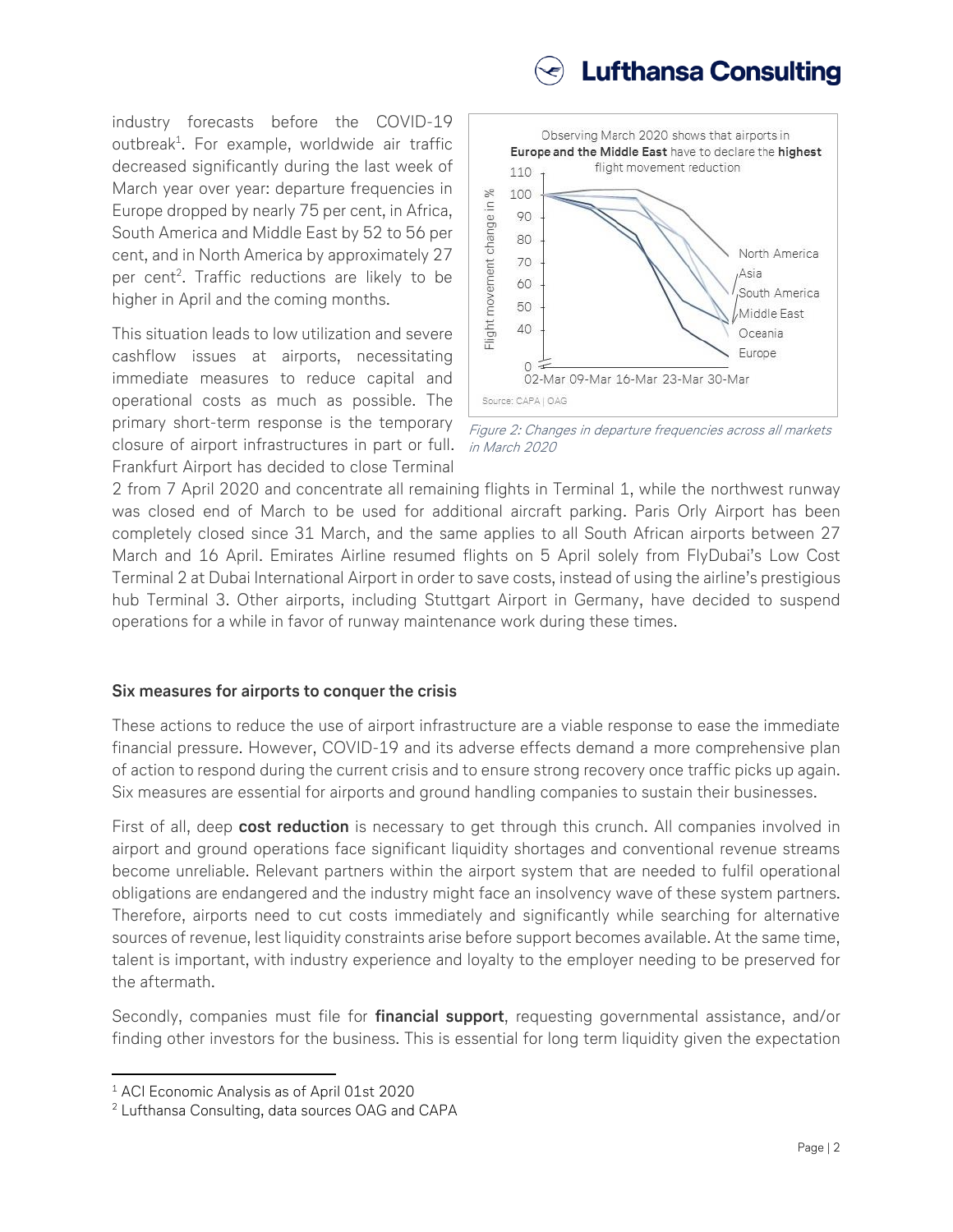

of continued volatility in the business environment. Airports should therefore prepare convincing materials to negotiate with governments on a range of support measures - financial bailout, waiver of concession payment, tax holidays and postponement of levies payment - or seek private financiers to survive the crisis.

Thirdly, airports must ensure **operational and organizational readiness in the case of insolvency of system partners**, in order to fulfil obligations arising from the operating license. To prevent not being able to fulfil the operating obligation, measures must be in place and solutions ready in order to keep the airport running. Preparing for a worst-case scenario is vital; this could take the form of securing financial support for selected key system partners or sourcing new partners to fulfil the necessary commitments.

**Taking control** during rough times is the forth measure airports need to follow, by updating crisis centers and management dashboards. In light of the rapidly evolving situation, all previous assessments and planning parameters with regard to airport traffic and revenues are now outdated. The commonly used decision-making tools and methodologies will not be successful in an unprecedented crisis like COVID-19. It is critical to assess and track the current situation of an airport and its business partners to manage the slowdown and plan recovery. Additionally, scenario-based action planning delivers a competitive advantage.

The fifth action, which looks forward to the revival of the business, is to develop an attractive and result-driven **incentive scheme for airlines**. After the crisis, airlines are in the driver seat when it comes to where to fly first and how to rebuild their networks; in particular, airlines would be looking for low risk routes with little or no cash burn to begin with. In response, airports require a strong strategic positioning to successfully adapt to the changed market conditions and gain a competitive edge, thereby attracting diverse airline models. Evaluations from previous crisis show that hub airports are likely to recover faster than secondary or regional gateways. However, within the future carrier environment, it must not be taken for granted that the present airlines will operate to the same regional